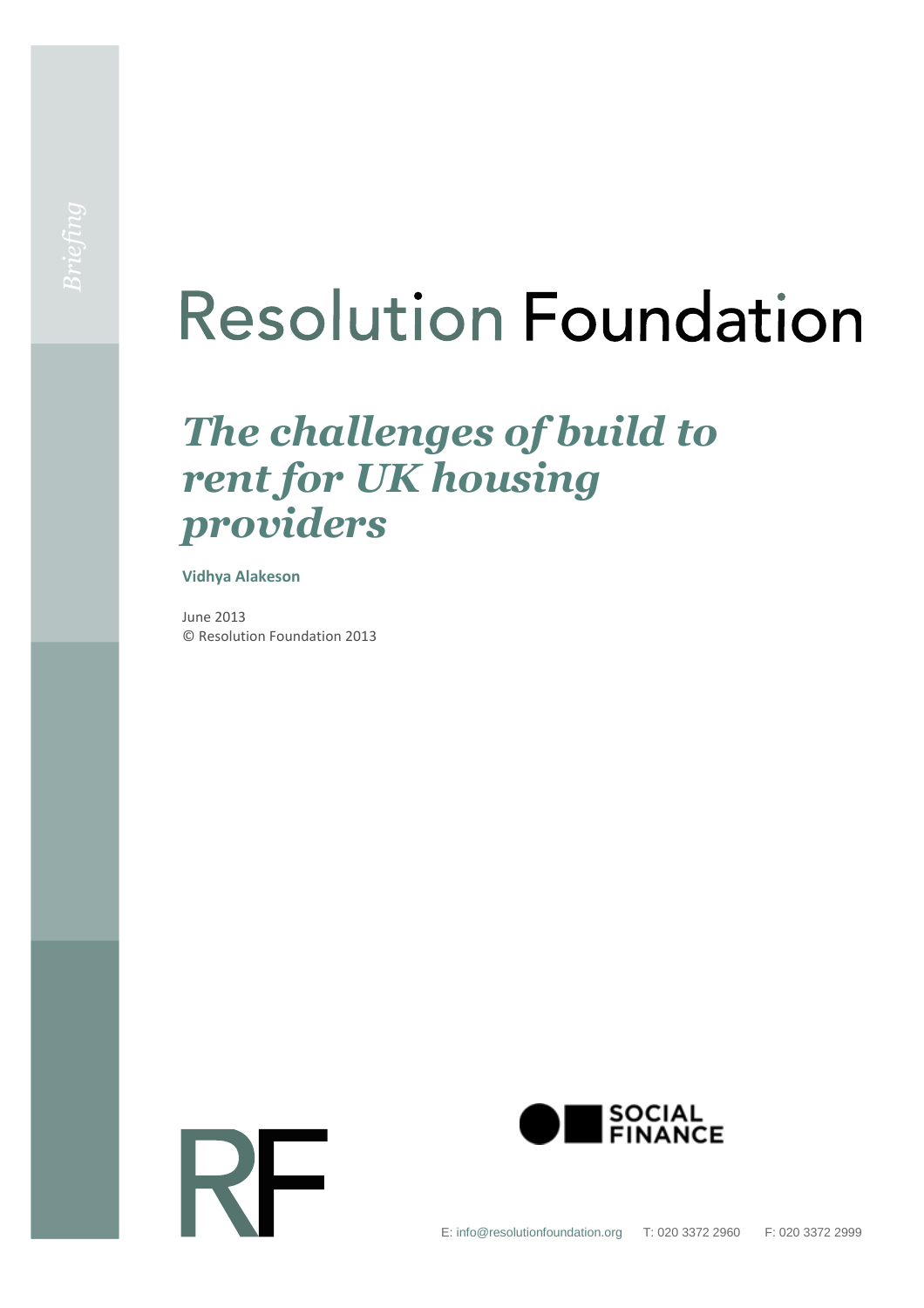## *Acknowledgements*

We are grateful for the support of the following organisations in making this work possible: Joseph Rowntree Foundation, Dolphin Square Foundation, National Housing Federation, Derwent Living, Great Places, GreenSquare Group, Home Group and Plus Dane. We are also grateful to all those who have provided invaluable advice and feedback in the development of this work, especially Amelia Henning at the Royal Bank of Canada; Richard Parker and Rosaline Rowland at PwC; Catherine van der Spar, Andrew Yates and Janet Turner at Berwin Leighton Paisner; Pete Gladwell at L&G; and Stephen Stringer at DCLG.

## Supported by

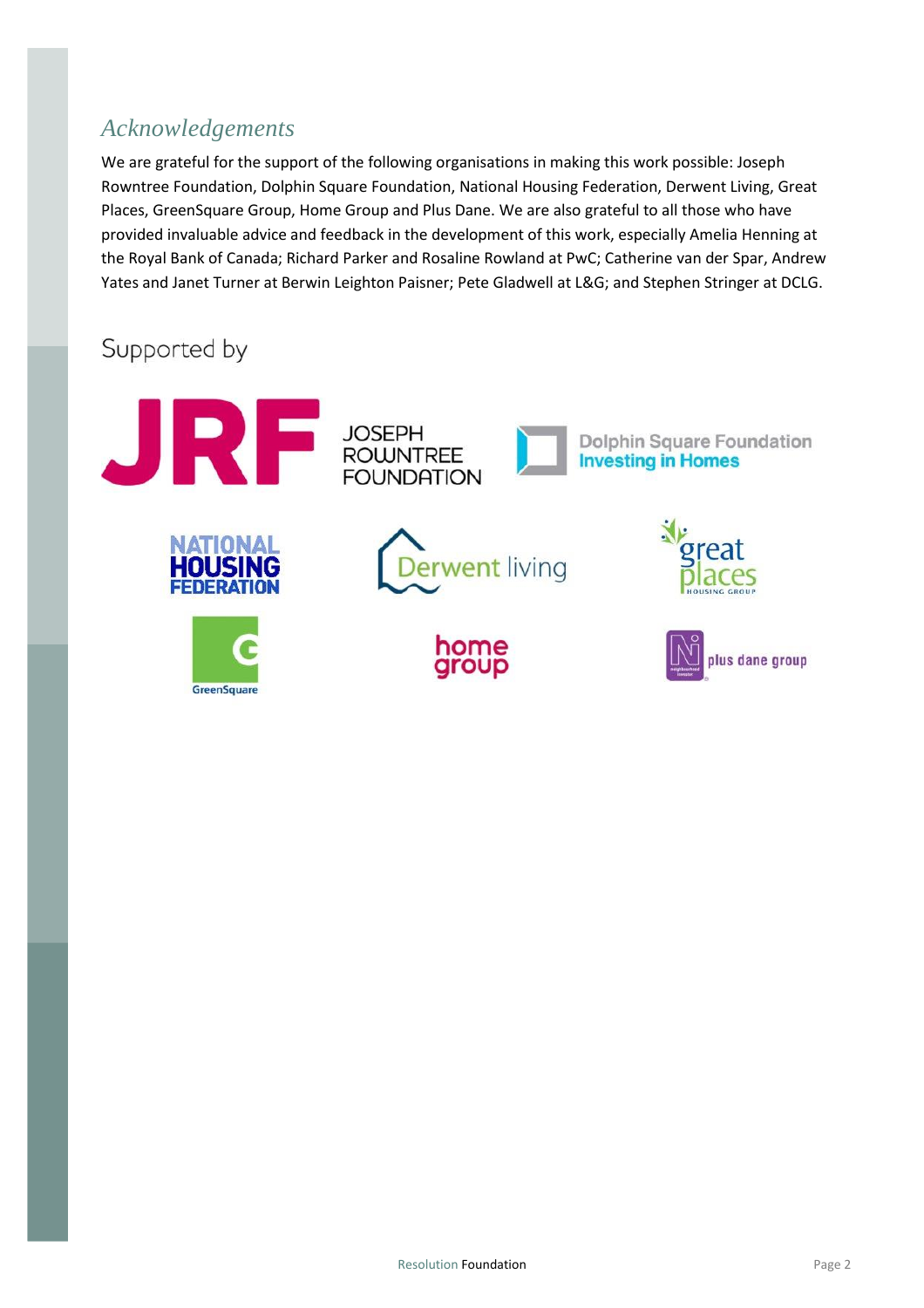### **Contents**

| 1. |
|----|
| 2. |
| 3. |
|    |
| 5. |
|    |
|    |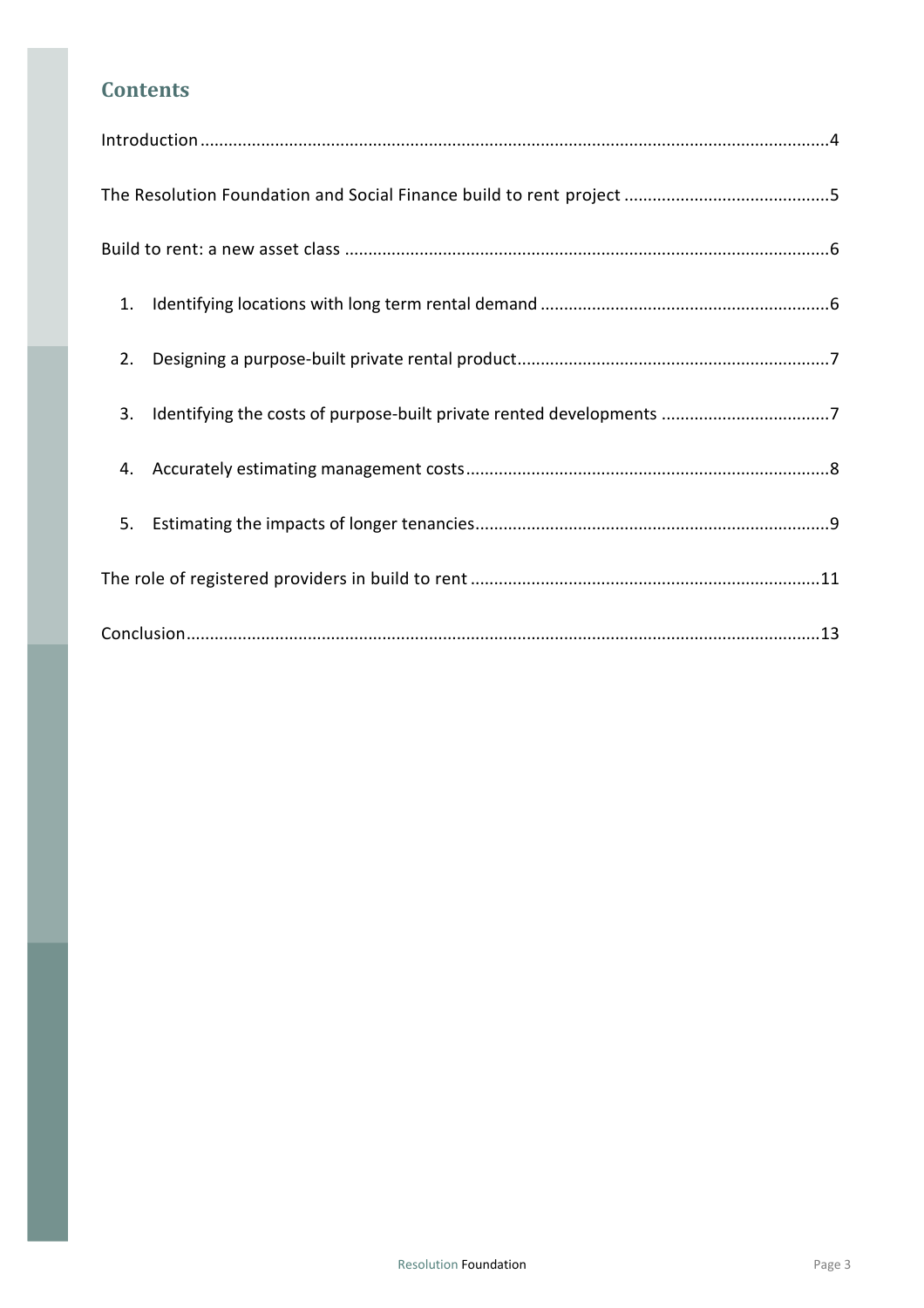## <span id="page-3-0"></span>*Introduction*

Britain's housing crisis is well documented. Supply has failed to keep up with demand for many years, keeping prices historically high despite a prolonged downturn. This has become particularly pronounced in the private rented sector which in many parts of the country is now more expensive than owning a home with a mortgage given that interest rates remain low. However, difficulties accessing mortgage finance and raising a deposit coupled with a decline in the stock of social housing have left many low and middle income households with few options except the private rented sector. Over half of all younger low to middle income households now live in the private rented sector compared to just over a quarter in 2003-  $4<sup>1</sup>$ 

Kick starting the development of purpose built rental accommodation in the UK to increase the supply of private rented homes for those who are shut out of home ownership must now be a priority. As well as growing supply, build to rent could bring to market a new rental offer for tenants: purpose built accommodation, greater security of tenure, more transparent rental increases and more consistent management quality, with a new breed of lettings agents and asset managers. At present, the UK has one dominant private rental product provided by the buy to let market which is characterised by landlords who own one or two properties and, therefore, quality can be variable and longer term tenancies of more than six months are hard to find. This can be poorly suited to the growing number of families who are renting for the long term.<sup>2</sup>

In part, the creation of a build to rent sector depends on drawing in private investment from pension funds and other institutional investors to the residential sector to provide long term finance for rental developments. The Montague Review was commissioned by the Department for Communities and Local Government in 2012 to explore the barriers to institutional investment in the private rented sector. One of its conclusions was that investors would be more willing to invest in rented developments once they were built rather than taking risk on the development of properties. Without more purpose built rental developments being built, it would be a struggle to draw in significant amounts of institutional investment.<sup>3</sup>

The recent purchase of Berkeley Home's rented developments in London by M&G and the purchase of the Olympic Village by Qatari Diar have demonstrated that there is institutional and sovereign investor interest in established portfolios of rented properties. Housing providers from the social sector such as London and Quadrant and Thames Valley Housing have responded by starting to build up their own portfolios. The government has also responded with the creation of the Build to Rent fund: a £1 billion equity fund to get purpose built rental developments across the UK off the ground by 2015. The fund is administered by the Homes and Communities Agency and the first round of bids is currently being scrutinised by external experts, with an expectation that contracts will be signed over the summer. But is the UK housing industry well placed to make a success of build to rent? What are the challenges that build to rent poses for housing providers who largely have a track record in the development and management of social housing or homes for sale?

 $\overline{\phantom{a}}$ 

<sup>1</sup> Whittaker, M (2013) *Squeezed Britain 2013*, London: The Resolution Foundation

<sup>2</sup> De Santos, R. (2012) *Homes Fit for Families? The case for stable private renting*, London: Shelter.

<sup>3</sup> Montague, A. (2012) *Review of the Barriers to Institutional Investment in Private Rented Homes*, London: Department for Communities and Local Government.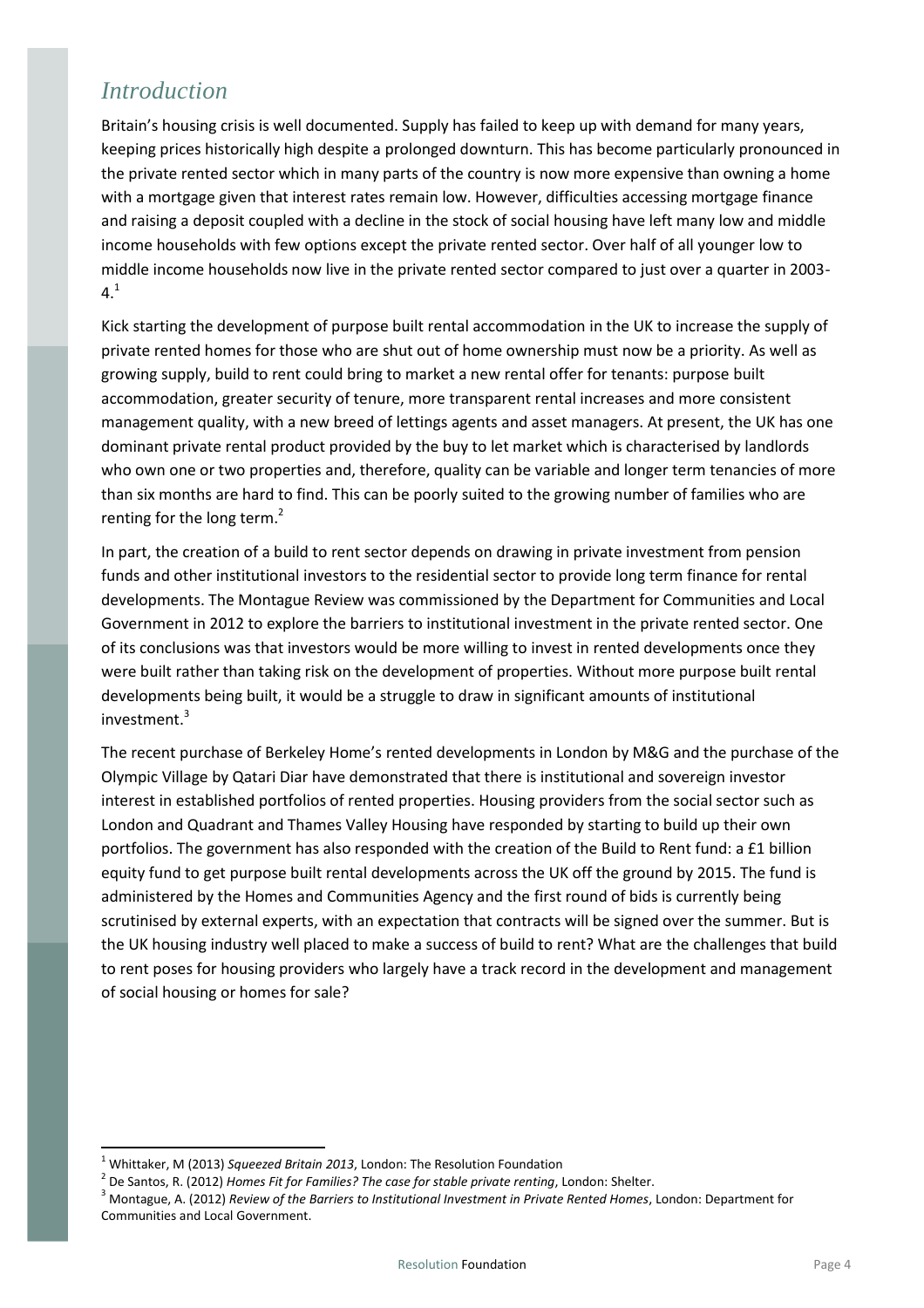## <span id="page-4-0"></span>*The Resolution Foundation and Social Finance build to rent project*

This briefing note looks at the challenges that build to rent poses for housing providers. It is based on a six month project conducted by the Resolution Foundation and Social Finance to develop a financing model for institutional investment in a build to rent portfolio of 778 rental units nationwide aimed at middle income households.

The portfolio is made up of 16 unique developments in London, the North West, South West, Midlands and Scotland put forward by the project's six housing partners: the Dolphin Square Foundation; Derwent Living; GreenSquare Group; Great Places: Home Group; and Plus Dane. The housing partners have been closely involved in the development of the modelling and have provided extensive information on development and management costs and expected rents for each development. A report outlining the project's full findings, including expected investor returns, will be published in September 2013.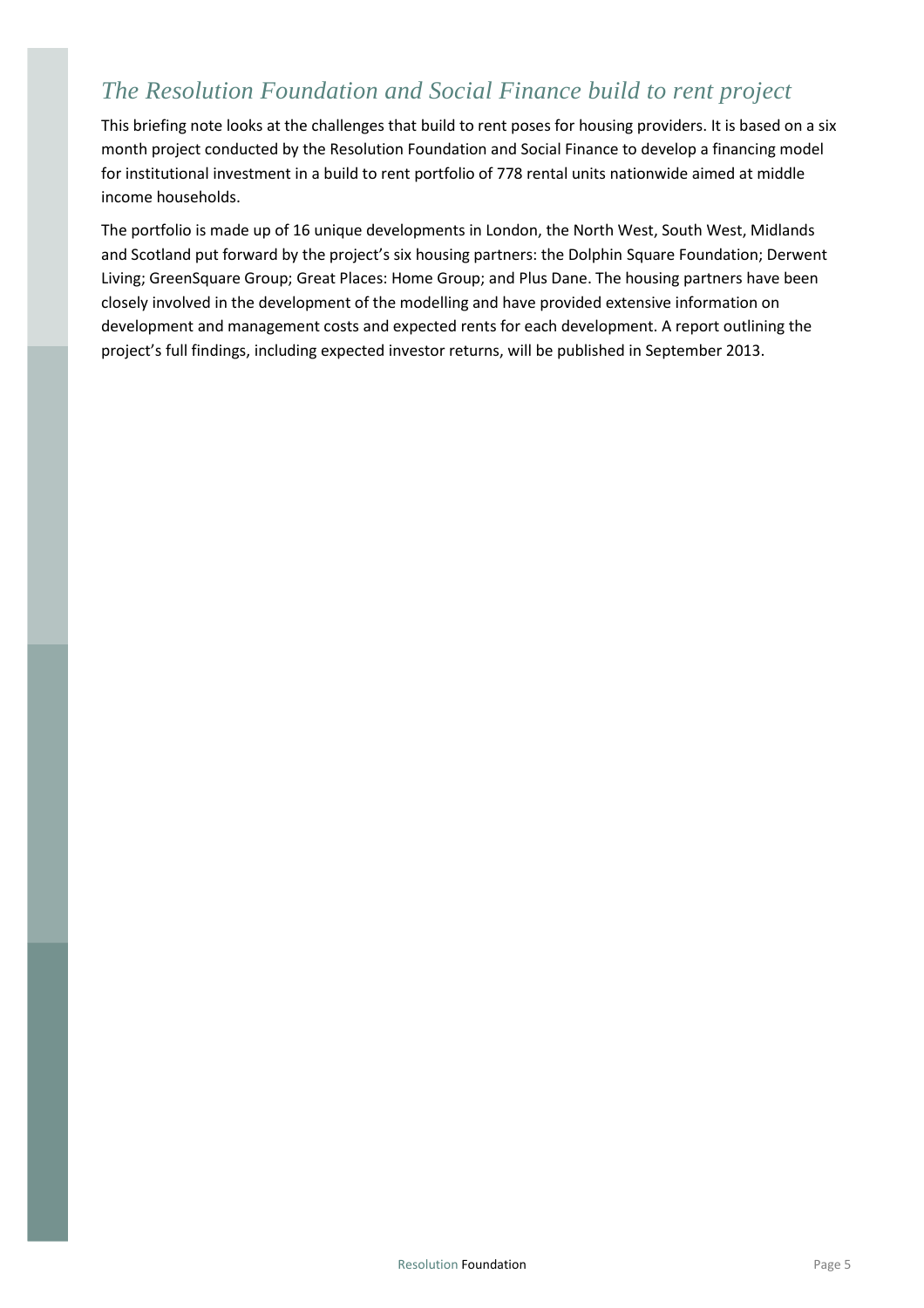## <span id="page-5-0"></span>*Build to rent: a new asset class*

Historically, the UK has had purpose built, professionally managed rental developments owned by large financial institutions. Today, this remains true in the social housing sector but not in the private rented sector. New stock enters the private rented market when units in for sale developments cannot be sold or when existing owner occupied homes are converted into buy to let properties. First and foremost, this means that the development of most private rented stock does not start with the needs of a particular tenant group in mind. It is not built for long term renting; tends to be scattered rather than concentrated within purpose built developments; is predominantly old stock; and is not managed at scale with the economies and standards that this can bring.

In this context, build to rent represents a new asset class for housing providers in the UK and one in which few providers, whether housing associations or private developers and landlords, have a long track record. Optimising returns for investors in order to kick start and then grow the private rented sector will depend on a sound understanding of this new asset class and the ability to develop and manage it as efficiently as possible. This is all the more important in light of the reported lack of interest among banks and other financial institutions in administering the government's private rented sector debt guarantee due to tight margins.<sup>4</sup> Optimising returns will require a focus on the following five aspects of build to rent.

#### <span id="page-5-1"></span>1. Identifying locations with long term rental demand

Build to rent is unlikely to work well in all parts of the country. This is not a simple story of London and the South East versus the rest of the country, as is often assumed. Across the 16 unique developments that we have analysed, schemes in London, the North West and the Midlands offered amongst the highest yields, but other schemes in the same regions offered among the lowest yields. The challenge is more one of picking the right places within regions based on who the target tenant is; the nature of the local area; and the existing local stock that acts as the competition (see Figure 1). These three factors combine to determine whether there is long term demand which in turn will determine rent levels. Given that little private rented stock is currently purpose-built and most new stock was originally built for sale, there is limited experience as to how to identify the places where investor returns could be optimised by addressing a market need for a particular type of tenant.



#### **Figure 1: Factors that drive rent levels for build to rent**

 $\overline{\phantom{a}}$ 

<sup>4</sup> '£10bn guarantees could be run by CLG', *Inside Housing*[, http://www.insidehousing.co.uk/finance/%C2%A310bn-guarantees](http://www.insidehousing.co.uk/finance/%C2%A310bn-guarantees-could-be-run-by-clg/6527339.article)[could-be-run-by-clg/6527339.article](http://www.insidehousing.co.uk/finance/%C2%A310bn-guarantees-could-be-run-by-clg/6527339.article)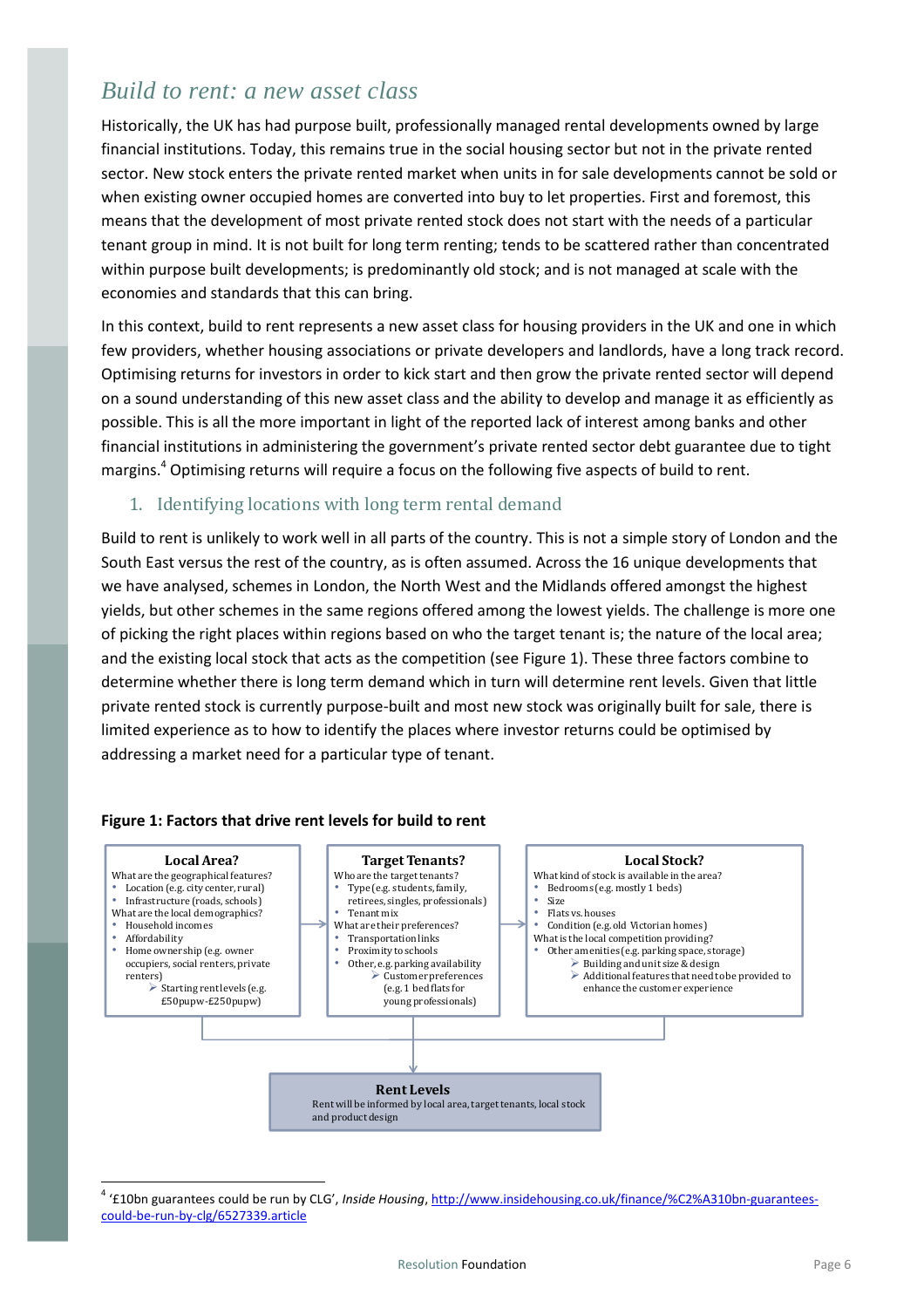#### <span id="page-6-0"></span>2. Designing a purpose-built private rental product

Related to the point above is the challenge of how to design a rented product for different types of tenants. With fragmented buy to let being the only product in the market at present, there is little industry wide understanding about what different tenants want from a bespoke private rented product and how that relates to the costs of development, costs of management and rent levels. What is the right mix of units for a particular development; what percentage should be flats and what percentage houses; what size of building would tenants prefer; what amenities do they look for and are some best provided for in common areas? What additional services will tenants pay a premium for and what would be expected as standard? Should units be unfurnished as in social housing or furnished as in the buy to let market? Does the nature (Registered Provider or private for profit) of the manager of the property and the letting agent matter to tenants? Optimising yields depends on a clearer understanding of these aspects of product design.

#### **Development characteristics for the 16 developments if the Resolution Foundation and Social Finance created a build to rent portfolio**

| <b>Unit Summary</b>                                                                                      | <b>Number</b>    | % of Total Units       |                                    |
|----------------------------------------------------------------------------------------------------------|------------------|------------------------|------------------------------------|
| <b>Total Units</b>                                                                                       | 778              | 100%                   |                                    |
| By Unit Type:                                                                                            |                  |                        |                                    |
| <b>Studios</b>                                                                                           | $\overline{4}$   | 0.5%                   |                                    |
| 1 beds                                                                                                   | 62               | 8%                     |                                    |
| 2 beds                                                                                                   | 341              | 44%                    |                                    |
| 3 beds                                                                                                   | 295              | 38%                    |                                    |
| 4 beds                                                                                                   | 76               | 10%                    |                                    |
| By Region:                                                                                               |                  |                        |                                    |
| Central London                                                                                           | 104              | 13%                    | 1 housing partner, 2 developments  |
| Outer London                                                                                             | 152              | 20%                    | 1 housing partner, 1 development   |
| South West                                                                                               | 164              | 21%                    | 1 housing partner, 4 developments  |
| Midlands                                                                                                 | 28               | 4%                     | 1 housing partner, 2 developments  |
| Northwest                                                                                                | 270              | 35%                    | 2 housing partners, 6 developments |
| Scotland                                                                                                 | 60               | 8%                     | 1 housing partner, 1 development   |
| <b>Development Costs:</b>                                                                                | Aggregate        | <b>Average by Unit</b> |                                    |
| <b>Construction Costs</b>                                                                                | (E82,058,785)    | (E105, 474)            |                                    |
| <b>Land Costs</b>                                                                                        | (E29, 151, 793)  | (E37, 470)             |                                    |
| <b>Other Development Costs</b>                                                                           | (f11, 527, 005)  | (E14, 816)             |                                    |
| Administrative, Regulatory and Other                                                                     | (E10, 788, 822)  | (E13, 867)             |                                    |
| Developer Margin                                                                                         | (E6, 676, 320)   | (E8, 581)              |                                    |
| <b>Total Development Costs</b>                                                                           | (E140, 202, 725) | (E180, 209)            |                                    |
|                                                                                                          |                  |                        |                                    |
| 3. Identifying the costs of purpose-built private rented developments                                    |                  |                        |                                    |
| The standard costs of housing developments for sale or for social housing are well understood. Our       |                  |                        |                                    |
| analysis based on the portfolio of developments shown above is in keeping with standard assumption       |                  |                        |                                    |
| construction costs account for around 60 per cent of overall development costs and land around 20 p      |                  |                        |                                    |
|                                                                                                          |                  |                        |                                    |
| cent (see box above). However, there is an assumption that purpose built rental developments should      |                  |                        |                                    |
| have a slightly different cost profile, although disagreement remains as to whether build to rent shoul  |                  |                        |                                    |
| cost more or less to build than homes for sale. Built assets consultants, EC Harris, for example, estima |                  |                        |                                    |
| that purpose built rental developments could have costs around 5 per cent lower than standard            |                  |                        |                                    |

#### <span id="page-6-1"></span>3. Identifying the costs of purpose-built private rented developments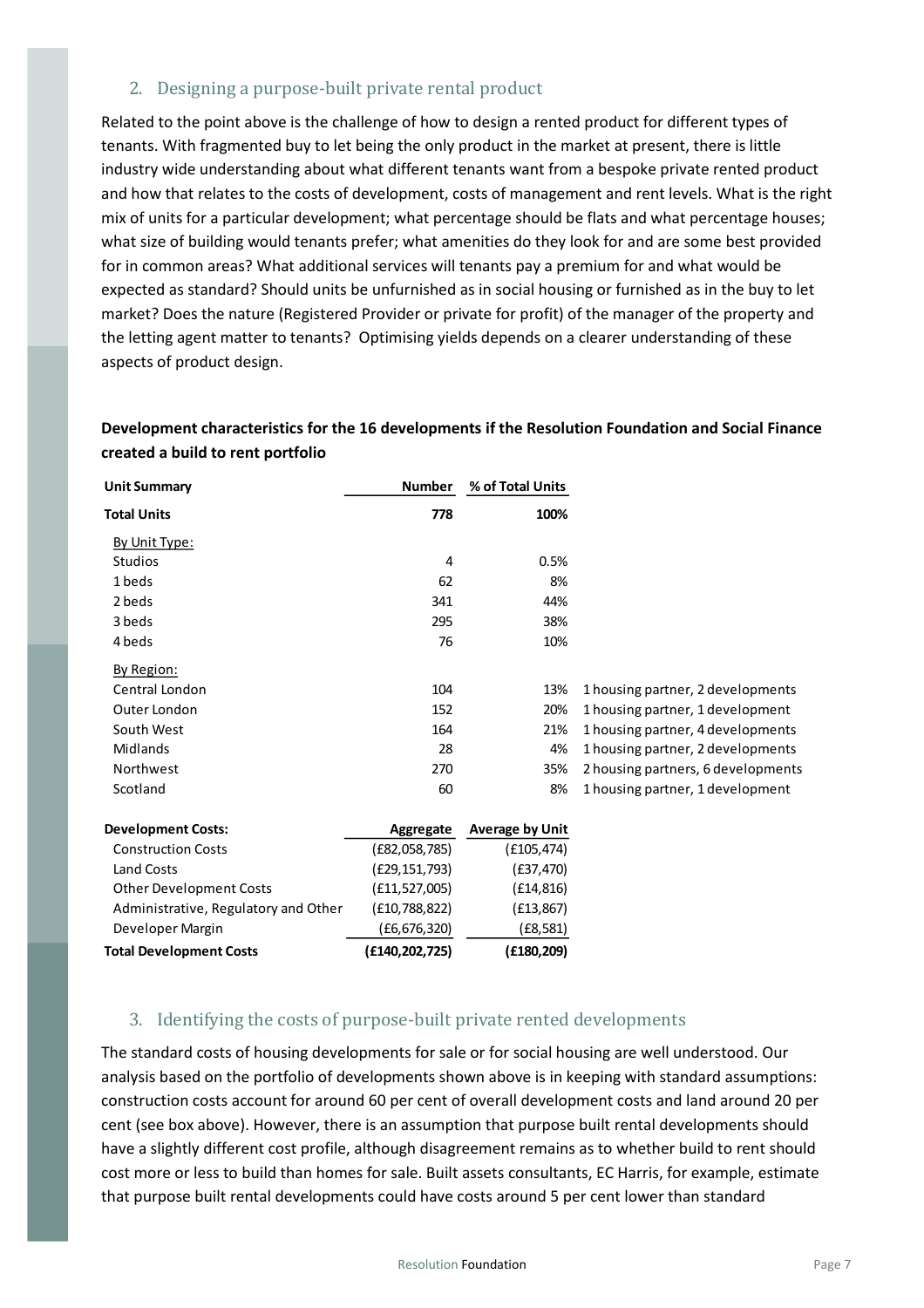developments for sale.<sup>5</sup> However, given the emerging nature of the asset class, there is little hard evidence based on actual developments at this time to corroborate either lower construction costs or how construction costs relate to on-going management costs. Over time, there should be a growing body of intelligence from new build to rent developments to be able to make more fine-grained assessments of the costs of purpose built developments and further optimise returns.

#### <span id="page-7-0"></span>4. Accurately estimating management costs

The viability for investors of any build to rent development is highly sensitive to assumptions about ongoing management costs. These include the costs of managing, maintaining and re-letting property. Management costs is the one area where we found the largest differences between organisations, and the range of variation has the potential to make some high gross yielding schemes unviable and vice versa. According to our analysis, a 10 per cent fall in these costs would drive around a 10-20 basis point increase in the net yield. Interestingly we found across our sample of 16 developments no clear correlation between management costs and gross rents. This is illustrated in Figure 2 which shows management costs as a percentage of gross rent for each of the 16 schemes. Schemes are ranked by gross rent from low on the left of the chart to high on the right.



#### **Figure 2: The range of management costs among the 16 unique developments**

Knowing what percentage of gross rent should be accounted for by management costs in a build to rent development is tricky. First, the leading benchmark for the private rented sector, the Investment Property Databank (IPD), is based largely on old stock and is heavily weighted towards London. EC Harris assumes a 5 to 8 per cent discount to the IPD data on management costs for new build stock with improved efficiencies and scale (e.g. through the creation of larger buildings or a portfolio). Second, assumptions based on current practice in social housing where management costs can be in excess of 50 per cent of gross rent, are naturally skewed by the lower level of gross rent but also reflects a higher level of additional support services delivered by housing associations.

Third, it is important to be able to disaggregate the maintenance costs needed to maintain a property at its current lettable standard, and work that is undertaken to improve a property (to drive a rent increase). The second type of maintenance spending is highly relevant for older stock and is, therefore, a potentially significant part of currently reported maintenance costs for older portfolios such as those covered by the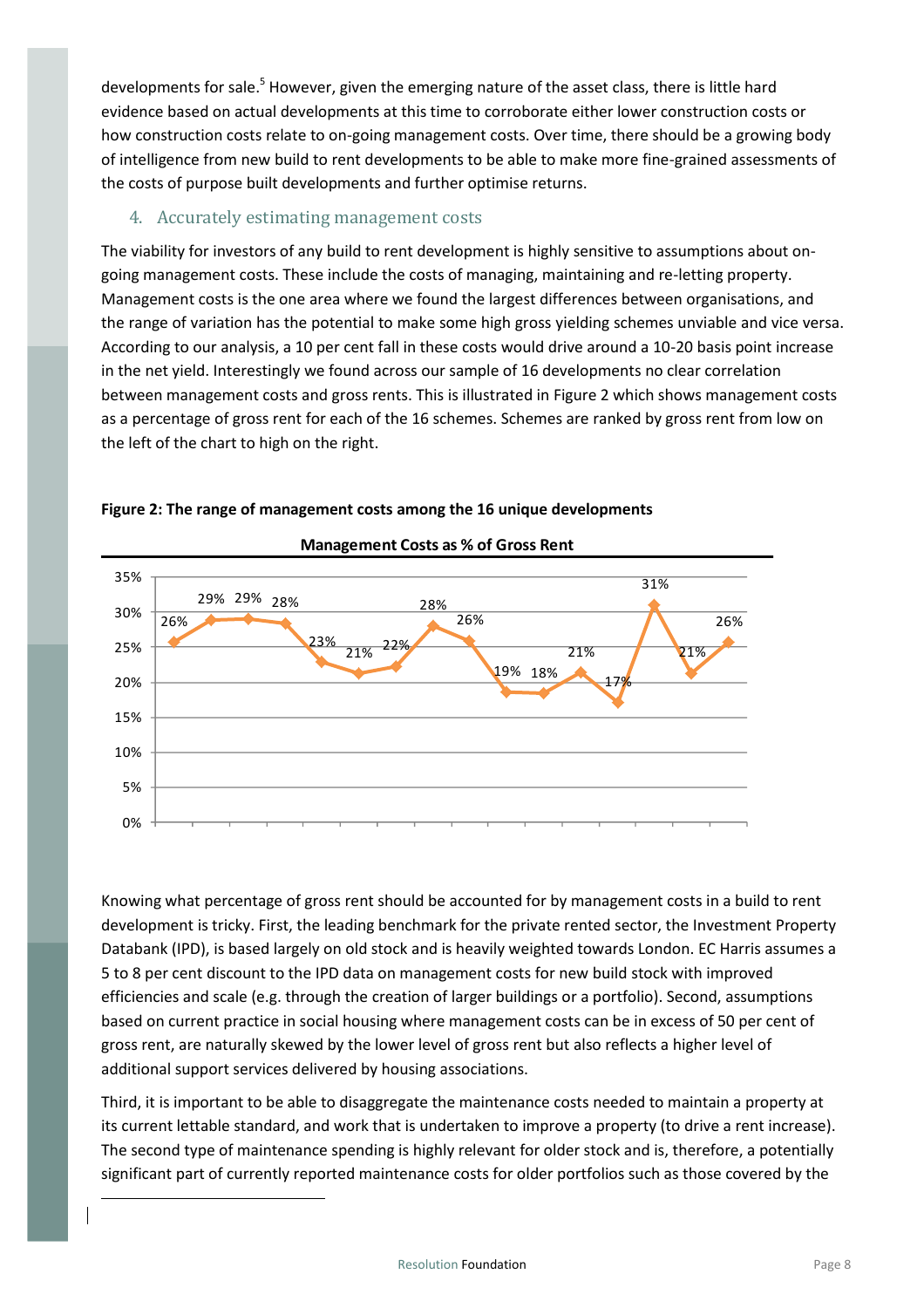IPD but would not be relevant for new build properties in the first 10 years. Overall, in-depth work with our housing partners to better understand management costs identified group median management costs of 25 per cent of gross rent which is in line with the discount EC Harris proposes to the IPD data. This is shown in Figure 3 below.

#### **Figure 3: Group weighted average management costs compared to IPD management cost benchmarks by region**



#### <span id="page-8-0"></span>5. Estimating the impacts of longer tenancies

Occupancy has been steadily increasing in the private rented sector over the last decade as the number of people stuck in the sector grows. According to the English Private Landlords Survey, median tenancy length in 2011-12 was two years and mean tenancy length was close to four years. Figures from the Association of Residential Lettings Agents shows a similar increase over time (see Figure 4). Additionally as a consequence of the strong continued demand, void periods – the length of time a property is empty between tenants – have been falling across the country and are now typically between 15 and 25 days.

Although occupancy is on the rise, most private rented properties are offered on the basis of a six month short-hold assured tenancy which is simply renewed. This creates a sense of insecurity for certain tenants because it carries with it the threat that the landlord will ask them to leave at short notice. To address this perceived lack of security, there is appetite among housing providers to offer longer tenancies in build to rent, especially where they are targeting families rather than younger tenants. The Dolphin Square Foundation is offering three year tenancies on its London developments and Genesis Housing Association is offering private tenants in London the chance to sign up to a five year tenancy. After the first six months, tenants will only have to give two months' notice if they want to move.

Tenancy length is significant for two reasons: it affects void rates and the length of void periods both of which affect the net operating income from any build to rent development. The impact of introducing longer tenancies of between three and five years on void rates and void periods is hard to predict with such little experience of these products in the market place. Although void rates should fall if tenants sign up to stay longer, void periods may still need to be slightly longer if units are in need of a greater overhaul between tenants. As the sector gains experience of the demand for longer tenancies and their impact on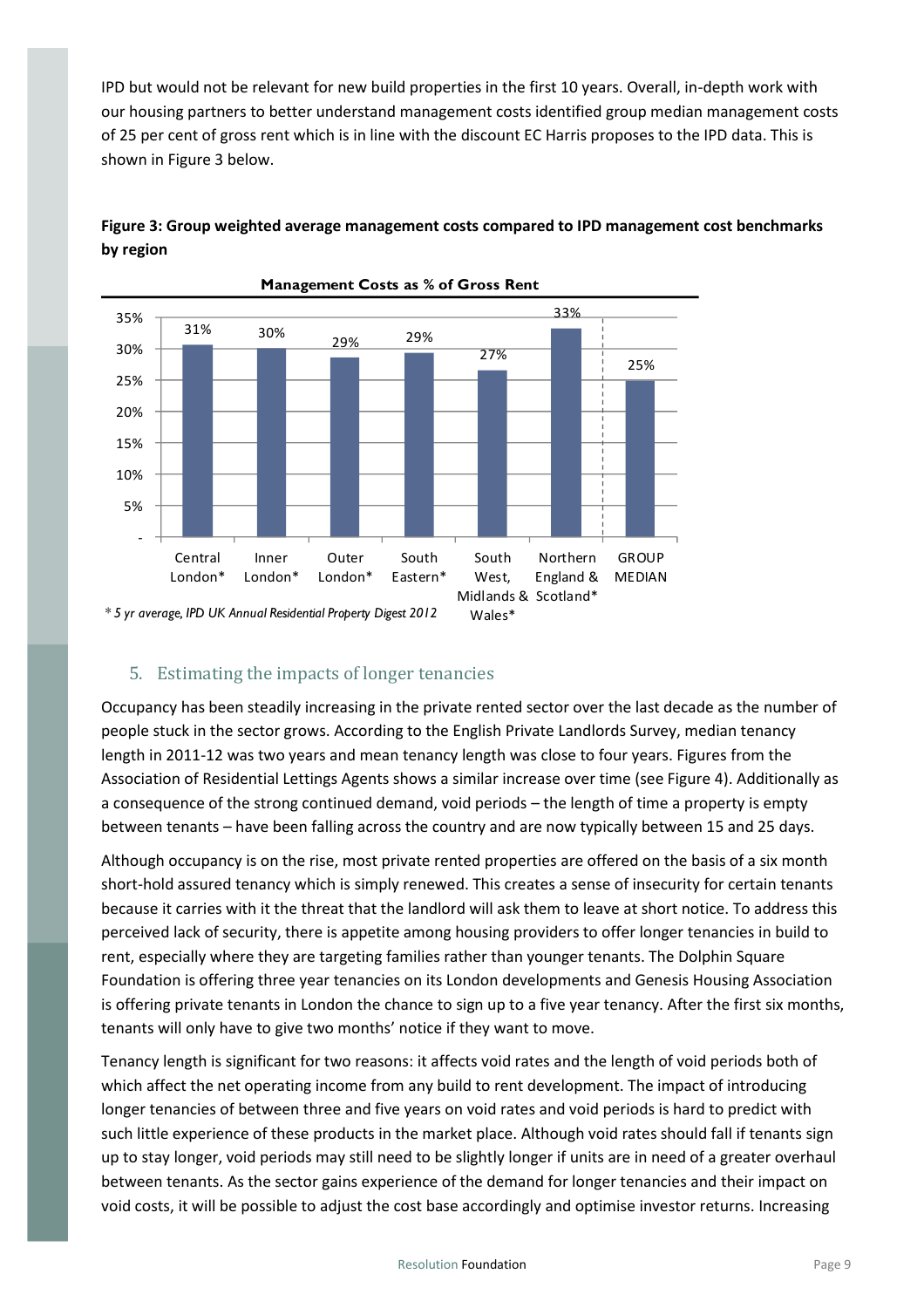tenancy length and reducing void periods are both potentially important parts of improving the net operating income of build to rent developments at the same time as creating greater security for tenants.





*Source: ARLA Members Survey of the Private Rented Sector*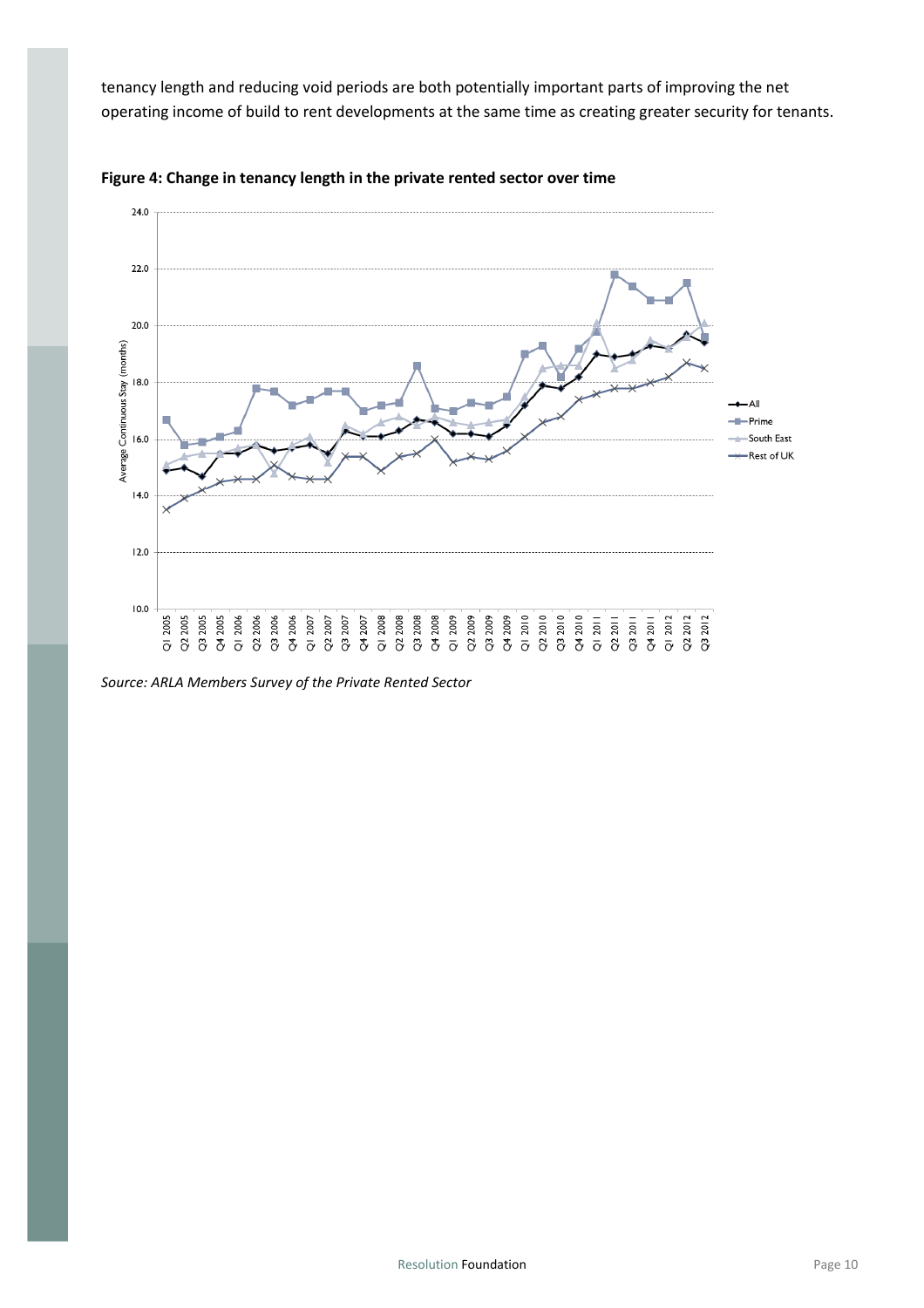## <span id="page-10-0"></span>*The role of registered providers in build to rent*

Build to rent provides an opportunity for Registered Providers (RPs) to attract new capital into their businesses as grant funding from government continues to decline. Developing private rented units and selling them onto investors to hold for the long term creates an opportunity for RPs to keep recycling their capital and to keep building. However, alongside the challenges that build to rent presents to all housing providers in the UK given that it is a new asset class, it presents four additional challenges to RPs whose core purpose has been the provision of social housing.

First, there is a challenge for each RP to identify how build to rent fits within its organisational purpose. Some see it purely as a market activity whose purpose is to cross-subsidise the core function of an RP which is to provide social housing. Others recognise that those who can no longer afford to buy represent a new form of housing need to which RPs are well placed to respond. Some RPs see build to rent as a threat to social housing because it may reduce affordable housing requirements; others recognise an opportunity to diversify their operations. It will be important for RPs to identify the role that build to rent can play within their organisational strategy in order to determine the terms under which they are willing to engage in build to rent and to work with investors.

Second, RPs will need to develop the capacity to deal with complex investment opportunities and structures. While some of the largest RPs are highly sophisticated businesses, the sector is diverse in size and capacity and some RPs are not currently well equipped to maximise investment opportunities. Issues such as the structure of performance-based contracts and equity stakes in long term financing vehicles are ones to which the sector has not traditionally had to respond but which will form a central part of negotiations with investors.

Third, for those RPs who are charities, the current lack of clarity as to whether build to rent fits within an RPs charitable purpose creates uncertainty in moving forward. It is currently ambiguous as to whether taking development risk on market rent properties, rather than simply investing in the private rented sector as part of a wider investment portfolio would be deemed to fit with an RP's charitable objects to house those in need. If RPs cannot develop through their charitable arm and have to use a non-charitable subsidiary, they will incur additional stamp duty land tax on land purchase, which will affect costs and, therefore, returns.

Finally, for the RP sector as a whole, the situation is complicated by the fact that the regulator is currently consulting on the regulatory framework for social housing in response to the growing diversification of the sector. The consultation specifically includes issues that will affect how RPs can structure deals with investors and are expected to manage risk. For example, the consultation raises questions about the need to ring fence social housing assets to ensure that they are sufficiently isolated from potentially riskier nonsocial housing activity. Ring fencing in this way would prevent RPs leveraging their social housing assets for build to rent developments. Whatever the conclusions of the consultation, a clear position from the regulator as to the permitted scope for RPs to engage in build to rent will be important to encourage the sector to move forward.

Despite these challenges, RPs also bring advantages to build to rent that make them well placed to play an important role in the development of this asset class in the UK. In giving evidence to the House of Commons Select Committee for Communities and Local Government Sir Adrian Montague himself described RPs as 'core contributors to the sector as it develops', although he was clear that new entrants would also be essential.

First, RPs have the capacity to finance the development of new build to rent units at a low cost of capital, creating new stock that can be sold onto investors. This overcomes one of the major barriers to getting this new asset class off the ground: the lack of stock for investors to buy. If RPs and similar housing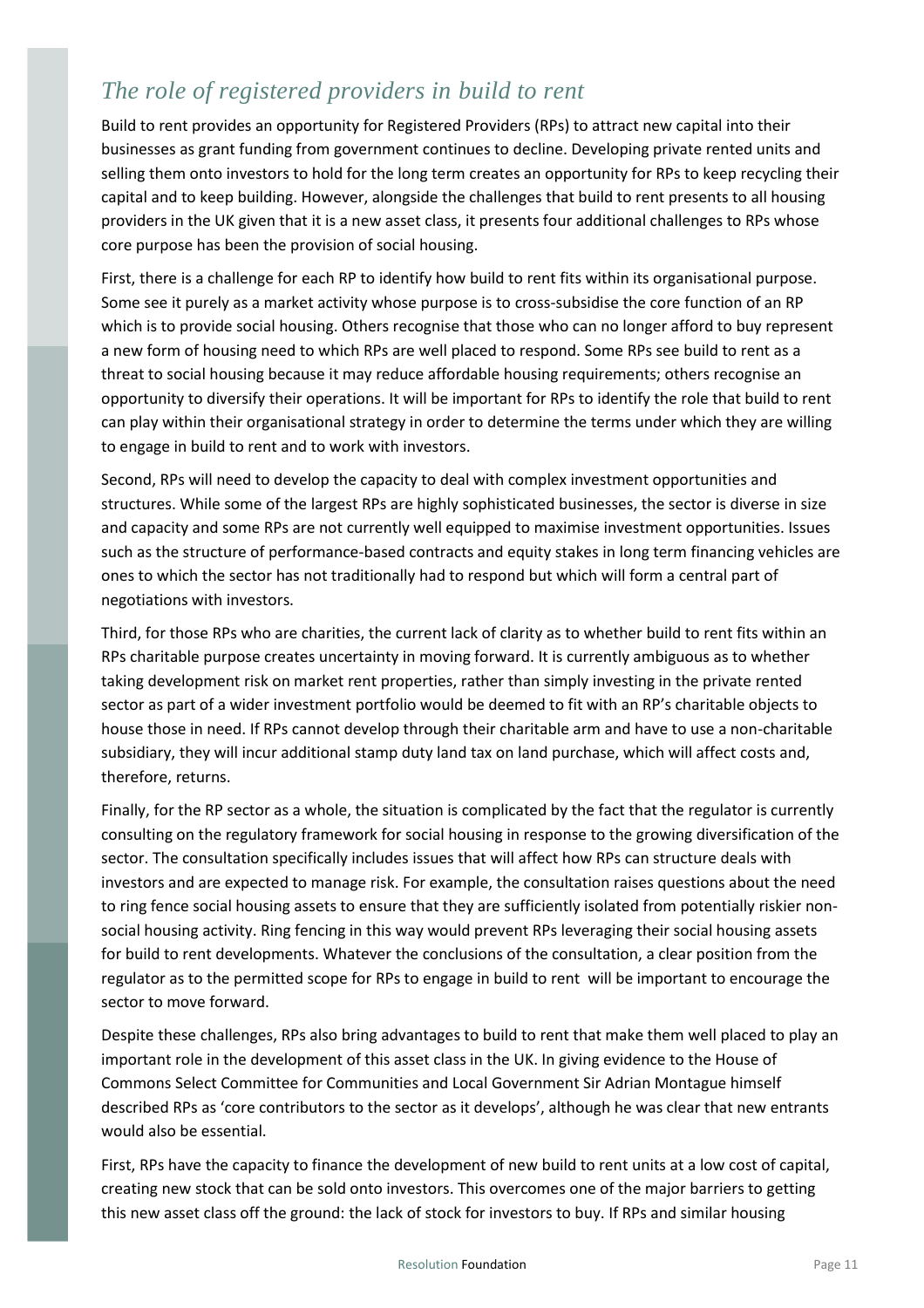providers in different parts of the country build rental units, let them to tenants and, once the rental income stream is stabilised, sell them onto long term investors, they could create build to rent portfolios of a scale that would attract institutional investors. This is the approach to build to rent that we have been modelling and will report on in September 2013.

Second, RPs represent the vast majority of large, professional housing managers in the UK. Although there are some large scale landlords in the private sector, the largest body of expertise and experience in housing management rests with RPs. Although they have to develop their management operations to better suit build to rent as discussed earlier, they start with a strong management track record and ought to be able to provide economies of scale in areas of the country where they are already actively managing social housing. Their wealth of experience will provide reassurance to investors who are new to build to rent.

Third, RPs are socially responsible landlords with a long term interest in housing and a track record of meeting tenants' needs and expectations. This makes them potentially well suited to developing a build to rent product aimed at those who will be long term private tenants, particularly families. Although most private rented housing in the UK to date has not started from the needs of the tenant, there is a need for innovation in the types of rental product that can be found in the UK and RPs have a clear role to play here.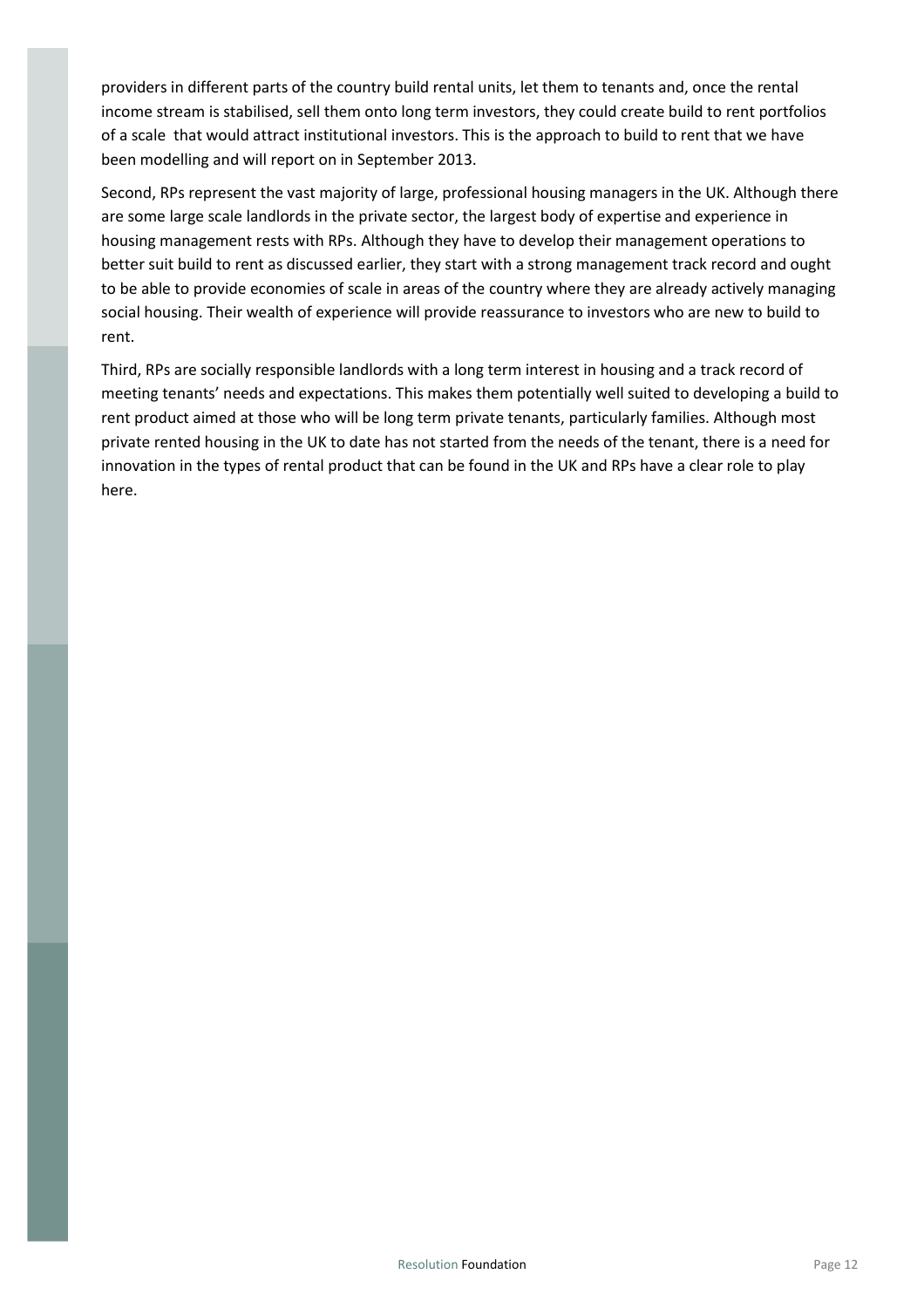## <span id="page-12-0"></span>*Conclusion*

There is a pressing need to create a new asset class of purpose built rental developments in the UK to increase supply in the private rented sector and to create a different product for tenants, particularly those who will rent long term. While build to rent is attracting a lot of attention from government, investors and the housing sector, it is not without its challenges for housing providers. Central to this is the fact that build to rent is a new asset class and, therefore, current assumptions about development and management costs are not necessarily fully informed. This makes it difficult to optimise returns from such developments which will be critical to accessing the long term finance from institutions that can sustain this new asset class. Optimising returns will be especially important if build to rent is to meet the needs of low to middle income households. To work for this group, build to rent needs to be viable without relying on above average inflation increases in rents and capital values which will erode affordability overtime. This, therefore, puts a premium on efficient design, construction, marketing and management.

While build to rent will undoubtedly draw in new innovative housing providers, there is a clear opportunity for RPs to play an important role in kick starting the sector. However, the scope for RPs to drive forward build to rent will heavily depend on the conclusions reached by the Regulator at the end of the current consultation period. If the Regulator insists on a firewall between an RP's core social housing activity and other commercial operations such as building homes for sale or for market rent, RPs will be significantly restricted in their ability to fund commercial activity, except through their non-RP subsidiaries. However, these would no longer benefit from the preferential terms that they currently enjoy because they would not be able to rely on the covenant of the RP parent organisation.

Many of the challenges raised in this briefing note will be overcome in time as the build to rent sector develops and matures and its cost base become clearer compared to social housing or homes for sale. In the meantime, there is a need to subject all assumptions to close scrutiny to ensure that they are optimised for this new asset class. Having done so, a question remains as to whether build to rent can generate a level of return that is attractive to different kinds of investors and where in the country attractive returns can be found. This will be discussed in detail in our final report to be published in September 2013.